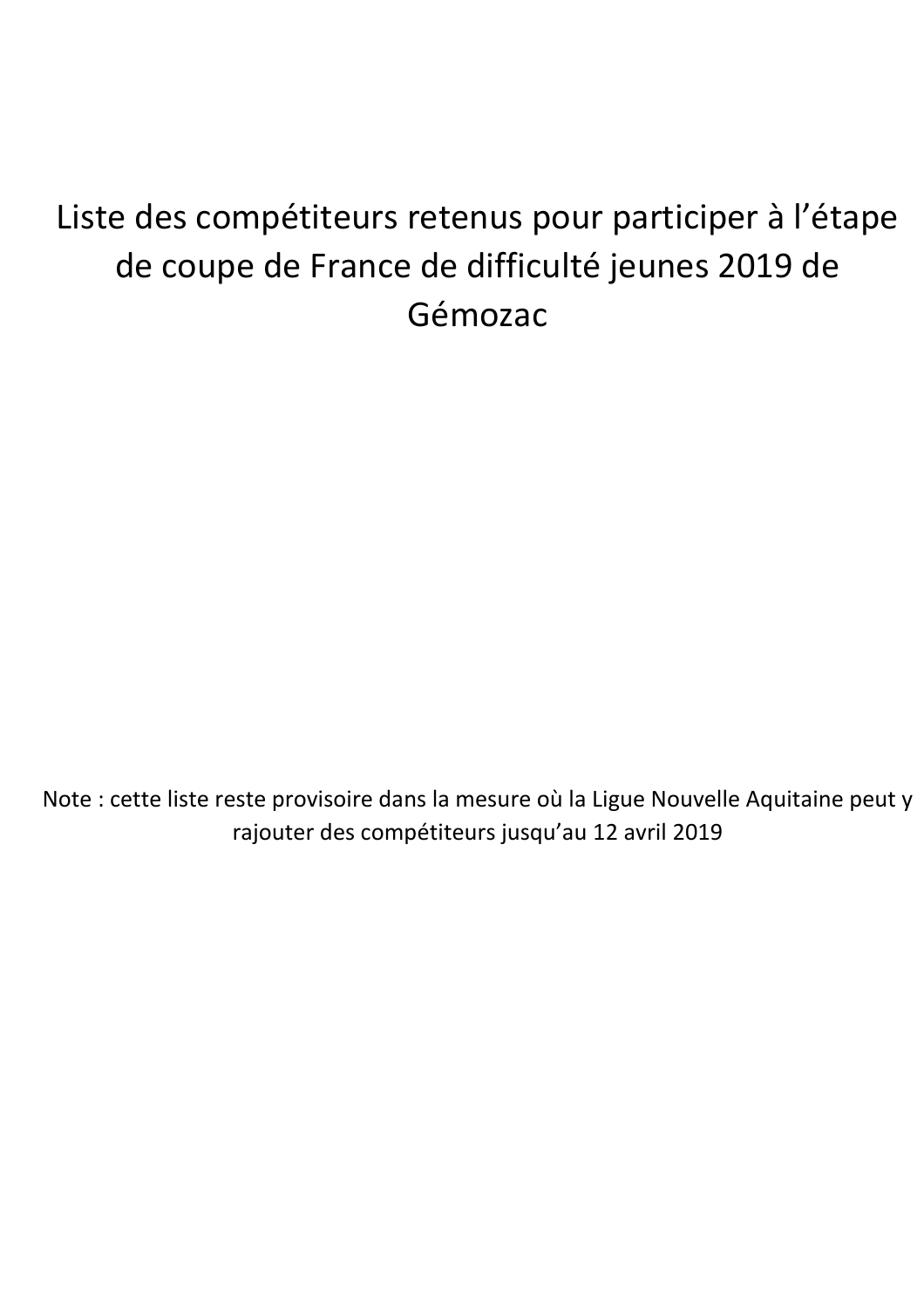| Nom                       | Prenom         | Club                                        |           | Classt Autres critères |
|---------------------------|----------------|---------------------------------------------|-----------|------------------------|
| 1SINIC                    | Eolia          | <b>GEMOZAC ESCALADE ET MONTAGNE</b>         |           |                        |
| 2 HAMELLE                 | Manon          | <b>ENTENTE SPORTIVE SARTROUVILLE</b>        |           |                        |
| 3 VASILEVA                | Alexandra      | VALJO'GRIMPE                                | 8         |                        |
| 4 CARRERE                 | Maya           | <b>CLUB DES SPORTS CHAMONIX SECTION ESC</b> | 9         |                        |
| 5 WERNET                  | Marie          | <b>SAC A POF</b>                            | 11        |                        |
| 6LEVRARD                  | Lelia          | <b>ENTRE TERRE ET CIEL</b>                  | 12        |                        |
| 7 ELHADJ MIMOUNE          | Selma          | CLUB ESCALADE ASNIERES SUR SEINE            | 14        |                        |
| 8 LEUDET DE LA VALLEJulie |                | <b>CLUB VERTIGE</b>                         | 16        |                        |
| 9LEREBOURS                | Lisa           | <b>UNION SPORTIVE CAGNES</b>                | 17        |                        |
| 10 CHANTOT                | Romane         | <b>VILLENNES ESCALADE</b>                   | 18        |                        |
| 11 CLAESSEN               | Laurine        | <b>CRACQ JEUNES ESCALADE</b>                | 19        |                        |
| 12 BALLAND KIRCHHOFLila   |                | M'ROCLIMBING                                | 23        |                        |
| 13 POUGET                 | Juliette       | TOURNEFEUILLE ALTITUDE GRIMPE               | 25        |                        |
| 14 GRASLAND               | Marthe         | <b>ASPTT NANTES</b>                         | 29        |                        |
| 15 KRYPCIAK               | Ana S          | <b>IMAGINE</b>                              | 30        |                        |
| 16 LEFEBVRE               | Agathe         | SPID'EURE CLUB                              | 32        |                        |
| 17 COMBE                  | Margot         | TOULOUSE ESCALADE CLUB                      | 33        |                        |
| 18 RODRIGUES              | Edanur         | CLUB ESCALADE ASNIERES SUR SEINE            | 37        |                        |
| 19JOUHET                  | Leila          | <b>PYRENEA SPORTS</b>                       | 39        |                        |
| 20 COUTEAU                | Ilona          | <b>CRACQ JEUNES ESCALADE</b>                | 44        |                        |
| 21 HIRIART                | Lucie          | <b>GEMOZAC ESCALADE ET MONTAGNE</b>         | 56        |                        |
| 22 EISEN - BARBOUR        | Josephine      | A.P.E.M.                                    |           |                        |
| 23 TEXIDO                 | Morgane        | <b>GRAVITE PLUS</b>                         | 77        |                        |
| 24 LECLERC                | Camille        | <b>LACROIX ESCALADE</b>                     | 78        |                        |
| 25 LAVANDIER              | Zoe            | <b>CRACQ JEUNES ESCALADE</b>                | 79        |                        |
| 26 PERNECHELE             | Clémentine     | <b>GEMOZAC ESCALADE ET MONTAGNE</b>         | 90        |                        |
| 27 PENARD                 | Azénor         | <b>ASPTT NANTES</b>                         | 103       |                        |
| 28 ABRAM                  | Juliette       | <b>UNION SPORTIVE CAGNES</b>                | <b>NC</b> | France PB 2018         |
| 29 BECQUAERT              | Flavie         | <b>REZ'IN ET ROC</b>                        | <b>NC</b> | France PB 2018         |
| 30 DESHAYES               | Louna          | <b>MINERAL SPIRIT</b>                       | <b>NC</b> | France PB 2018         |
| 31 ECOTIERE               | Noélie         | <b>BASE DE LOISIRS DE BUTHIERS</b>          | NС        | France PB 2018         |
| 32 GAUTHIER               | Lea            | <b>SAC A POF</b>                            | <b>NC</b> | France PB 2018         |
| 33 RICARDE                | Jeanne         | PYRENEA SPORTS                              | NC        | France PB 2018         |
| 34 ROQUEBERNOU            | Julie          | TEAMKYOU                                    | <b>NC</b> | France PB 2018         |
| 35 TOMASI                 | Carla          | LE MUR                                      | <b>NC</b> | France PB 2018         |
| 36 BRUNELLE               | Thi Tuy        | <b>GEMOZAC ESCALADE ET MONTAGNE</b>         | <b>NC</b> | Ligue                  |
| 37 DUCUING                | Yuna           | <b>PYRENEA SPORTS</b>                       | NC        | Ligue                  |
| 38 FISCHER                | Enola          | A.L.M.A.                                    | NC        | Ligue                  |
| 39 HAMON                  | Adèle          | <b>GEMOZAC ESCALADE ET MONTAGNE</b>         | NC        | Ligue                  |
| 40 FEUILLET               | Océane         | <b>AMICALE LAIQUE BARBEZIEUX</b>            | NC        | Ligue                  |
| <b>BORé</b>               | <b>Maelle</b>  | CLUB ALPIN FRANCAIS CHOLET COMPETITI        | NC        | Hors critères          |
| <b>GIRARD</b>             | <b>Pauline</b> | <b>IMAGINE</b>                              | <b>NC</b> | Hors critères          |
| <b>GUITTON</b>            | Jeanne         | <b>CLUB YETI</b>                            | <b>NC</b> | Hors critères          |
| <b>ROEGIERS</b>           | Charlotte      | <b>SAC A POF</b>                            | <b>NC</b> | Hors critères          |
| <b>JANOT DUPAS</b>        | Valere         | <b>ENTENTE SPORTIVE SARTROUVILLE</b>        | <b>NC</b> | Hors critères          |

**MINIMES FILLES**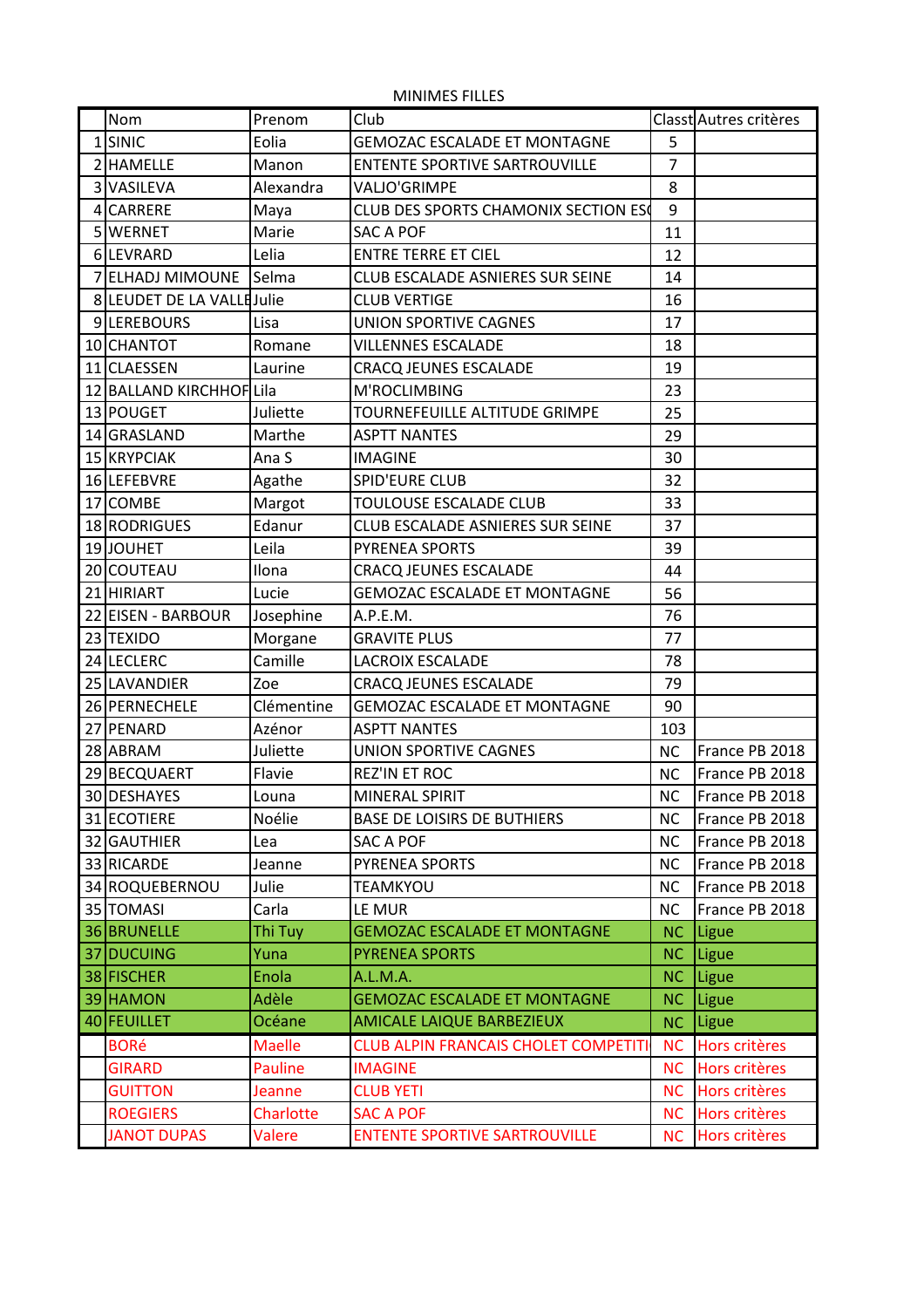|    | Nom                 | Prenom         | Club                                |                | Classt Autres critères |
|----|---------------------|----------------|-------------------------------------|----------------|------------------------|
|    | 1 MAROBIN           | Matteo         | TOURNEFEUILLE ALTITUDE GRIMPE       | 4              |                        |
|    | 2 FECHOZ            | Louis          | <b>BELLEVILLE COMPÉTITION</b>       | 5              |                        |
|    | 3 VENEAULT<br>Loris |                | CLUB BLOCK'OUT CENTRE ESSONNE       | $\overline{7}$ |                        |
|    | 4ROCH               | <b>Basile</b>  | CAF LA ROCHE BONNEVILLE             | 9              |                        |
|    | 5 DAIGUSON          | Quentin        | A.S.A. ESCALADE AVRILLE             | 10             |                        |
|    | 6DUPEUBLE           | Marius         | LA DEGAINE ESCALADE ET MONTAGNE     | 11             |                        |
|    | 7 MARCE             | Enzo           | MINERAL SPIRIT                      | 12             |                        |
|    | 8 PESCH             | Kolya          | A.S.C.P.A.                          | 13             |                        |
|    | 9KEODARA            | Antoine        | E.S. MASSY                          | 14             |                        |
|    | 10 DE CORDOVA       | Jérémy         | <b>IMAGINE</b>                      | 15             |                        |
|    | 11 ALEMANY          | Valentin       | <b>GDO - QUIMPER ESCALADE</b>       | 16             |                        |
|    | 12 CHAKROUN         | Tommy          | MINERAL SPIRIT                      | 18             |                        |
|    | 13 DESMARES         | Tristan        | <b>ROC EVASION</b>                  | 21             |                        |
|    | 14 SEGUIN           | Alexis         | <b>GEMOZAC ESCALADE ET MONTAGNE</b> | 25             |                        |
|    | 15 GOURJON          | Valentin       | E.S. MASSY                          | 30             |                        |
|    | 16 COLLE            | Joachym        | <b>GEMOZAC ESCALADE ET MONTAGNE</b> | 31             |                        |
|    | 17 ROSCELLI         | Paul           | CRACQ JEUNES ESCALADE               | 32             |                        |
|    | 18 BAJU             | Paul           | TOURNEFEUILLE ALTITUDE GRIMPE       | 36             |                        |
|    | 19 PASQUIER         | <b>Nicolas</b> | <b>VERTICAL'CITE</b>                | 41             |                        |
|    | 20 TAVERNIER        | Gabin          | <b>GEMOZAC ESCALADE ET MONTAGNE</b> | 48             |                        |
|    | 21 SAGE             | Alexis         | <b>ESCAPADE CLUB ALBI</b>           | 49             |                        |
|    | 22 ROUGER           | Antoine        | <b>CRACQ JEUNES ESCALADE</b>        | 50             |                        |
|    | 23 GEAY             | Raphaël        | U.S.R. ESCALADE                     | 75             |                        |
|    | 24 CHAUMET          | Alexy          | A.L.M.A.                            | 94             |                        |
|    | 25 MANDE            | Adrien         | MONTAGNE ESCALADE ROCHELAISE        | 154            |                        |
|    | 26 CRETEUR          | Yann           | <b>SAC A POF</b>                    | <b>NC</b>      | France PB 2018         |
|    | 27 DUCOIN           | Antoine        | LACROIX ESCALADE                    | <b>NC</b>      | France PB 2018         |
|    | 28 GUILLERMIN       | Victor         | <b>ESCALAD'AND CAUX</b>             | <b>NC</b>      | France PB 2018         |
|    | 29 LEFEUVRE         | Leo            | CLUB ALENCONNAIS ESCALADE           | <b>NC</b>      | France PB 2018         |
|    | 30 MERLET           | Romain         | CAF LA ROCHE BONNEVILLE             | <b>NC</b>      | France PB 2018         |
|    | 31 NORMAND          | Maho           | <b>BOULDER ZONE</b>                 | <b>NC</b>      | France PB 2018         |
|    | 32 PALMARO          | Hugo           | CAF LA ROCHE BONNEVILLE             | <b>NC</b>      | France PB 2018         |
|    | 33 VALLET           | Antoine        | <b>CHAMBERY ESCALADE</b>            | NC             | France PB 2019         |
|    | 34 BERGER           | Célian         | MONTAGNE ESCALADE ROCHELAISE        | <b>NC</b>      | Ligue                  |
|    | 35 DUET             | Théo           | <b>GEMOZAC ESCALADE ET MONTAGNE</b> | <b>NC</b>      | Ligue                  |
|    | 36 GUILLAUD         | Antoine        | <b>AMICALE LAIQUE BARBEZIEUX</b>    | <b>NC</b>      | Ligue                  |
| 37 | <b>LESAGE</b>       | Simon          | MONTAGNE ESCALADE ROCHELAISE        | <b>NC</b>      | Ligue                  |
|    | <b>BARON</b>        | Léo-pol        | <b>TY KRAPAT</b>                    | <b>NC</b>      | Hors critères          |
|    | LE DIBERDER         | Milo           | <b>TY KRAPAT</b>                    | <b>NC</b>      | Hors critères          |

MINIMES GARCONS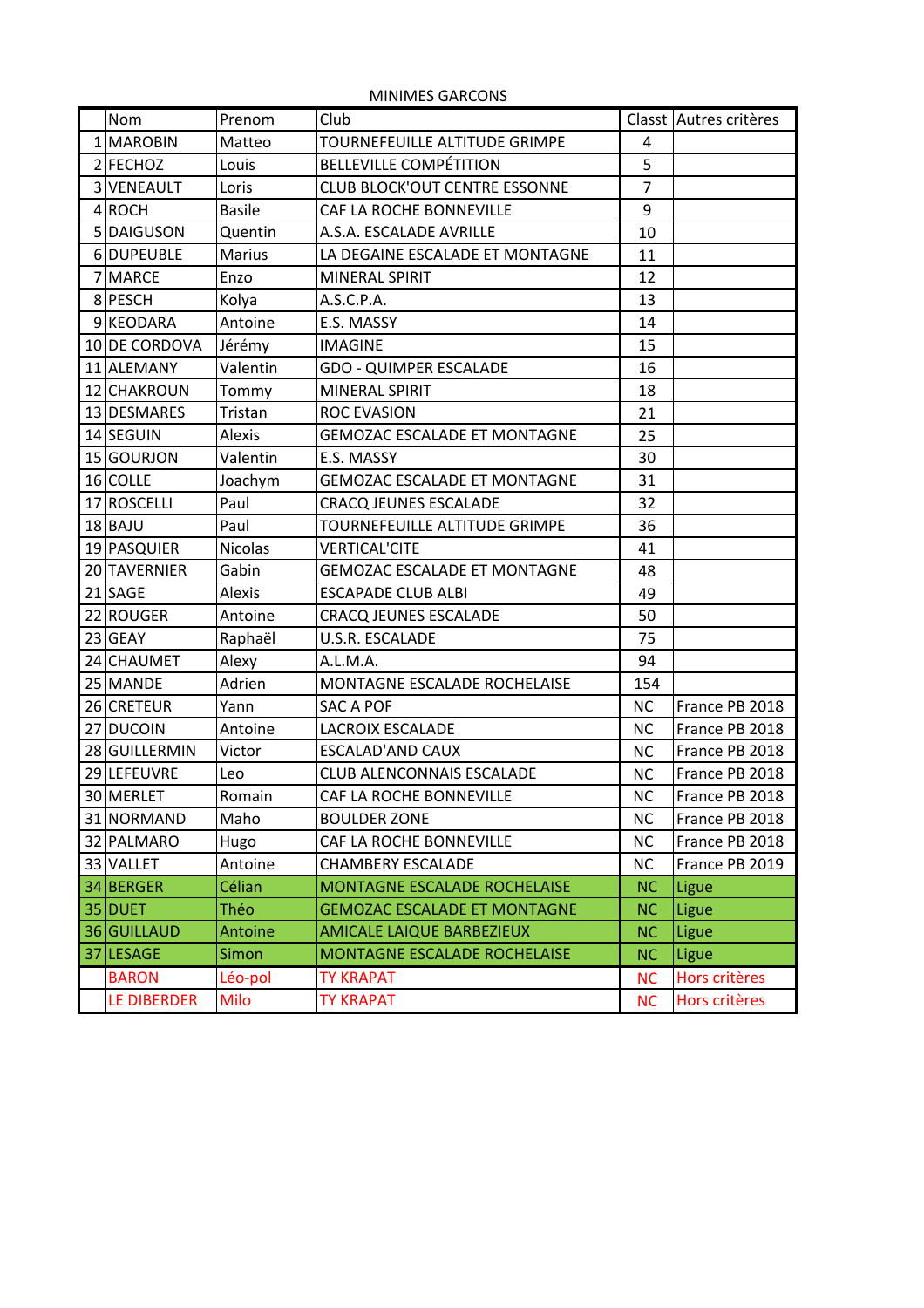|    | <b>CADETTES</b>                  |                   |                                         |           |                        |  |  |  |
|----|----------------------------------|-------------------|-----------------------------------------|-----------|------------------------|--|--|--|
|    | Nom                              | Prenom            | Club                                    |           | Classt Autres critères |  |  |  |
|    | 1 CHAKROUN                       | Emi               | <b>MINERAL SPIRIT</b>                   | 4         |                        |  |  |  |
|    | 2 GAUTRON                        | Lison             | TOURNEFEUILLE ALTITUDE GRIMPE           | 5         |                        |  |  |  |
| 3  | <b>GODECHOT</b>                  | Jeanne            | <b>CLUB ALPIN FRANCAIS NIORT</b>        | 6         |                        |  |  |  |
|    | <b>4 DE TRUCHIS</b>              | Paola             | LE MUR                                  | 8         |                        |  |  |  |
|    | 5 HANACHOWICZ                    | Coline            | LA DEGAINE ESCALADE ET MONTAGNE         | 9         |                        |  |  |  |
|    | 6 RINGLER                        | Victoire          | <b>CLUB DES SPORTS CHAMONIX SECTION</b> | 12        |                        |  |  |  |
|    | <b>CHAKROUN</b>                  | Zoé               | <b>MINERAL SPIRIT</b>                   | 13        |                        |  |  |  |
|    | 8BERGERAS                        | Rose              | R.A.P.P.E.L.                            | 16        |                        |  |  |  |
|    | 9 SAINT CYR                      | Jade              | <b>CLUB VERTIGE</b>                     | 17        |                        |  |  |  |
|    | 10 PLAID                         | Luce              | <b>ASPTT NANCY CHAMPIGNEULLES</b>       | 18        |                        |  |  |  |
|    | 11 GOURJON                       | Coralie           | E.S. MASSY                              | 19        |                        |  |  |  |
|    | 12 SAUZET                        | Angèle            | R.A.P.P.E.L.                            | 21        |                        |  |  |  |
|    | 13 PETROFF                       | Loicia            | <b>VERTIGE MONTFERMEIL</b>              | 22        |                        |  |  |  |
|    | 14 PAUL                          | Mathilde          | S.M.U.C. ESCALADE                       | 23        |                        |  |  |  |
|    | 15 CHEVALIER                     | Julie             | <b>SAC A POF</b>                        | 28        |                        |  |  |  |
|    | 16 FAINÉANT                      | Louise            | <b>ESCALADE CLUB VERSAILLES</b>         | 30        |                        |  |  |  |
|    | 17 JADEAU                        | Justine           | CRACQ JEUNES ESCALADE                   | 31        |                        |  |  |  |
|    | 18 LOPEZ                         | Maeva             | CAF LA ROCHE BONNEVILLE                 | 34        |                        |  |  |  |
|    | 19 AUGEREAU                      | Adelie            | MONTAGNE ESCALADE ROCHELAISE            | 35        |                        |  |  |  |
|    | 20 MAHEO                         | Pauline           | <b>B'UP CLERMONT ESCALADE</b>           | 39        |                        |  |  |  |
|    | 21 GRELLIER                      | Nina              | <b>CLUB YETI</b>                        | 45        |                        |  |  |  |
| 22 | <b>BOUCARD</b>                   | Florine           | CAF LA ROCHE BONNEVILLE                 | 47        |                        |  |  |  |
|    | 23 BENETON                       | Malou             | MONISTROL VERTICALE                     | 48        |                        |  |  |  |
|    | 24 RAUDIN                        | Julia             | ROC ET FALAISE                          | 49        |                        |  |  |  |
|    | 25 JACQUET                       | Alice             | <b>CRACQ JEUNES ESCALADE</b>            | 50        |                        |  |  |  |
|    | 26 GAUTREAU                      | Chloe             | <b>OXYGENE</b>                          | 52        |                        |  |  |  |
|    | 27 JOUAN                         | Garance           | S.M.U.C. ESCALADE                       | 53        |                        |  |  |  |
|    | 28 WAUTHIER                      | Léa               | <b>IMAGINE</b>                          | 54        |                        |  |  |  |
|    | 29 LEROY                         | Belen             | <b>CLUB VERTIGE</b>                     | 57        |                        |  |  |  |
| 30 | <b>BAUVIN</b>                    | Romane            | TOURNEFEUILLE ALTITUDE GRIMPE           | 59        |                        |  |  |  |
|    | 31 BARRAL                        | Maelys            | <b>ROC EVASION</b>                      | 63        |                        |  |  |  |
|    | 32 MONIER                        | Ciska             | M'ROCLIMBING                            | 65        |                        |  |  |  |
|    | 33 CLEMOT                        | Anais             | CLUB ALPIN FRANCAIS CHOLET COMPE        | 71        |                        |  |  |  |
|    | 34 LAFFITTE                      | Colette           | LES TROIS MOUSQUETONS BOULAZACO         | 72        |                        |  |  |  |
|    | 35 TONNELIER                     | <b>Baptistine</b> | <b>LACROIX ESCALADE</b>                 | 76        |                        |  |  |  |
|    | 36 DELANNOY                      | Emmy              | SAC A POF                               | 79        |                        |  |  |  |
|    | 37 FURIC                         | Tifenn            | <b>GDO - QUIMPER ESCALADE</b>           | 89        |                        |  |  |  |
|    | 38 GARNIER                       | Noémie            | <b>IMAGINE</b>                          | 94        |                        |  |  |  |
|    | 39 LE TAREAU                     | Léa               | <b>GDO - QUIMPER ESCALADE</b>           | 96        |                        |  |  |  |
|    | 40 COUSSEAU                      | Lise              | JE GRIMPE 85                            | 108       |                        |  |  |  |
|    | 41 DECELLE                       | Maelys            | <b>VERTIGE MONTFERMEIL</b>              | 111       |                        |  |  |  |
|    | 42 VERDON                        | Lisa              | <b>ASPTT NANTES</b>                     | 113       |                        |  |  |  |
|    | 43 HOUDOU                        | Emie              | SENESCALADE                             | 132       |                        |  |  |  |
|    | 44 LE GALL                       | Anna              | <b>GDO - QUIMPER ESCALADE</b>           | 141       |                        |  |  |  |
|    | 45 ANSART                        | Noa               | CLUB MONTAGNE ESCALADE DU CHAT          | 145       |                        |  |  |  |
|    | 46 POIRAT                        | Nennok            | SENESCALADE                             | 151       |                        |  |  |  |
|    | 47 BAJU                          | Manon             | TOURNEFEUILLE ALTITUDE GRIMPE           | 166       |                        |  |  |  |
|    | 48 ALLEAU                        | Eugénie           | A.L.M.A.                                | 201       |                        |  |  |  |
|    | 49 AïSSAOUI                      | Lorna             | <b>UNION SPORTIVE CAGNES</b>            | 204       |                        |  |  |  |
|    | 50 SATURNIN DE BALLANGE Victoire |                   | A.P.E.M.                                | <b>NC</b> | Ligue                  |  |  |  |
|    | <b>LAPORTE</b>                   | <b>Marie</b>      | <b>CAF LA ROCHE BONNEVILLE</b>          | 287       | Hors critères          |  |  |  |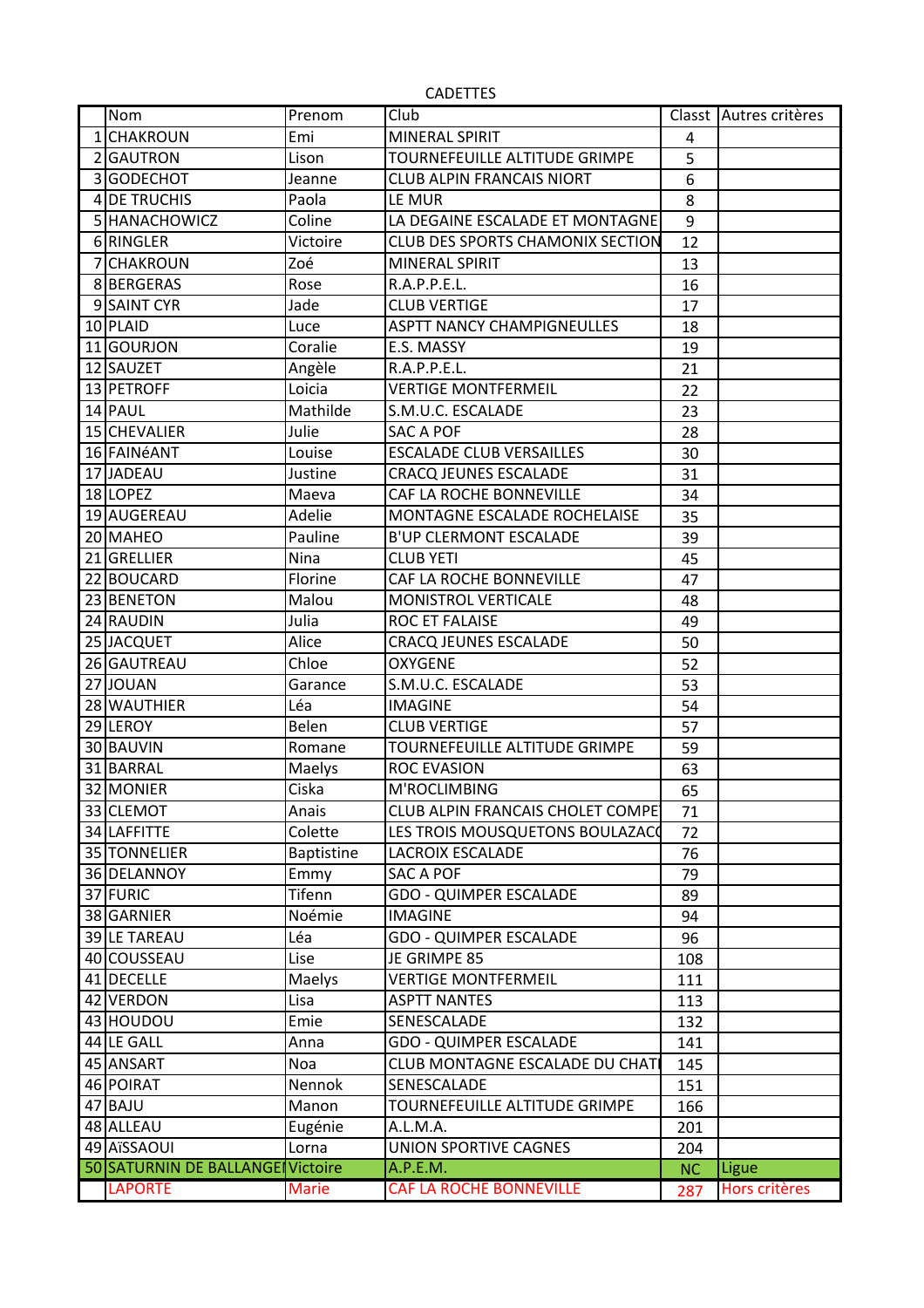|    | <b>CADETS</b>                              |                    |                                                                            |                |                                |  |  |  |
|----|--------------------------------------------|--------------------|----------------------------------------------------------------------------|----------------|--------------------------------|--|--|--|
|    | Nom                                        | Prenom             | Club                                                                       |                | Classt Autres critères         |  |  |  |
|    | 1 FOURTEAU                                 | Joshua             | <b>ROC ALTITUDE</b>                                                        | 1              |                                |  |  |  |
|    | 2 FOURBET                                  | Diego              | <b>FOURNEL ARGENTIERE CLUB ESCALAD</b>                                     | $\overline{2}$ |                                |  |  |  |
|    | 3 PUIG                                     | Jules              | LA DEGAINE ESCALADE ET MONTAGNE                                            | 4              |                                |  |  |  |
|    | 4 THOMAS                                   | <b>Maxence</b>     | <b>CLUB VERTIGE</b>                                                        | 6              |                                |  |  |  |
|    | 5 PERRIN                                   | Joseph             | <b>CLUB VERTIGE</b>                                                        | 9              |                                |  |  |  |
|    | 6 BAVOUX                                   | Calvin             | LA DEGAINE ESCALADE ET MONTAGNE                                            | 11             |                                |  |  |  |
|    | 7 GERIN                                    | Tom                | <b>BRIANCON ESCALADE</b>                                                   | 13             |                                |  |  |  |
|    | 8BONNEVAY                                  | Leon               | LA DEGAINE ESCALADE ET MONTAGNE                                            | 19             |                                |  |  |  |
|    | 9 DUFROS                                   | Lucas              | <b>VERTICAL'CITE</b>                                                       | 20             |                                |  |  |  |
|    | 10 DUBOIS                                  | Timothée           | JE GRIMPE 85                                                               | 22             |                                |  |  |  |
|    | 11 DURY                                    | Clément            | <b>CLUB VERTIGE</b>                                                        | 23             |                                |  |  |  |
| 12 | <b>PAKRAVAN</b>                            | Valentin           | <b>ROC ALTITUDE</b>                                                        | 24             |                                |  |  |  |
|    | 13 RAMOS                                   | Enzo               | <b>VAYRESTICAL</b>                                                         | 26             |                                |  |  |  |
|    | 14 COME                                    | Marin              | M'ROCLIMBING                                                               | 27             |                                |  |  |  |
|    | 15 HERVAUD                                 | Simon              | <b>GEMOZAC ESCALADE ET MONTAGNE</b>                                        | 31             |                                |  |  |  |
|    | 16 DIZIEN                                  | Mathéo             | <b>CLUB BLOCK'OUT CENTRE ESSONNE</b>                                       | 34             |                                |  |  |  |
|    | 17 MISPELAERE                              | Hippolythe         | CAF PAYS DE FLERS COMPETITION                                              | 36             |                                |  |  |  |
|    | 18 FREY                                    | <b>Nils</b>        | <b>ESCALADE VOIRON ALPINISME</b>                                           | 37             |                                |  |  |  |
|    | 19 GAUTIER                                 | Yannis             | <b>BRIANCON ESCALADE</b>                                                   | 44             |                                |  |  |  |
|    | 20 BRIERE DE L ISLE                        | Quentin            | E.S. MASSY                                                                 | 45             |                                |  |  |  |
|    | 21 POLES                                   | Jordi              | LE MUR                                                                     | 48             |                                |  |  |  |
|    | 22 SHANKLAND                               | Pierre             | E.S. MASSY                                                                 | 52             |                                |  |  |  |
|    | 23 MERARD                                  | Tanguy             | <b>ROC'N POF</b>                                                           | 53             |                                |  |  |  |
| 24 | <b>BERNET</b>                              | <b>Mathis</b>      | M'ROCLIMBING                                                               | 56             |                                |  |  |  |
|    | 25 COHENDET                                | Lenny              | UNION SPORTIVE CAGNES                                                      | 57             |                                |  |  |  |
|    | 26 GRENIER                                 | Maël               | <b>CLUB VERTIGE</b>                                                        | 59             |                                |  |  |  |
| 27 | <b>DUFOUR</b>                              | Tim                | <b>BRON VERTICAL</b>                                                       | 63             |                                |  |  |  |
|    | 28 INZERILLI                               | <b>Nicolas</b>     | <b>UNION SPORTIVE CAGNES</b>                                               | 64             |                                |  |  |  |
|    | 29 MELKI                                   | <b>Ahmed Yanis</b> | <b>VERTIGE MONTFERMEIL</b>                                                 | 66             |                                |  |  |  |
|    | <b>30 LE MOIGNE</b>                        | <b>Alexis</b>      | <b>GDO - QUIMPER ESCALADE</b>                                              | 70             |                                |  |  |  |
|    | 31 PASQUIER                                | Cedric             | <b>VERTICAL'CITE</b>                                                       | 72             |                                |  |  |  |
|    | 32 FOURURE                                 | Thomas             | <b>BRIANCON ESCALADE</b>                                                   | 76             |                                |  |  |  |
|    | 33 BELLIA                                  | Laurent            | <b>SAS BO TOULOUSE</b>                                                     | 77             |                                |  |  |  |
|    | 34 STANILEWICZ                             | Florian            | <b>CLUB ESCALADE ASNIERES SUR SEINE</b>                                    | 81             |                                |  |  |  |
|    | 35 MARGONTY                                | Florent            | E.S. MASSY                                                                 | 82             |                                |  |  |  |
|    | <b>36 CHENAL</b>                           | Célian             | <b>TOULOUSE ESCALADE CLUB</b>                                              | 83             |                                |  |  |  |
|    | 37 EYMARD                                  | Lilian             | <b>BRIANCON ESCALADE</b>                                                   | 85             |                                |  |  |  |
|    | 38 BEUDARD                                 | Leo                | <b>CRACQ JEUNES ESCALADE</b>                                               | 91             |                                |  |  |  |
|    | 39 DHAISNE                                 | Pierrot            | <b>BRIANCON ESCALADE</b>                                                   | 92             |                                |  |  |  |
|    | 40 HARLAY                                  | Sofyan             | <b>LITTORAL ESCALADE</b>                                                   | 97             |                                |  |  |  |
|    | 41 BERTRANT                                | Ninian             | <b>ROC EVASION</b>                                                         | 100            |                                |  |  |  |
|    | <b>42 RAILLARD</b>                         | Arsene             | <b>REZ'IN ET ROC</b>                                                       | 102            |                                |  |  |  |
|    | <b>43 DUFAYET</b>                          | Gabriel            | E.S. MASSY                                                                 | 110            |                                |  |  |  |
|    | 44 PEILLET                                 | Gwendal            | <b>GDO - QUIMPER ESCALADE</b>                                              | 111            |                                |  |  |  |
|    | 45 AUDAN                                   | Gabriel            | <b>ASPTT NANTES</b>                                                        | 112            |                                |  |  |  |
|    | 46 CHAROING                                | Lucas              | CLUB ESCALADE ASNIERES SUR SEINE                                           | 119            |                                |  |  |  |
|    | 47 SAURA DEL FABBRO                        | Jérémy             | CLUB IGNYMONTAIN D'ESCALADE LIBF                                           | 121            |                                |  |  |  |
|    | 48 BENADET                                 | William            | <b>GDO - QUIMPER ESCALADE</b>                                              | 144            |                                |  |  |  |
|    | 49 HASCOET                                 | Milio              | <b>GDO - QUIMPER ESCALADE</b>                                              | 152            |                                |  |  |  |
|    | 50 CRETE                                   | Tim                | <b>2APN GRIMPE</b>                                                         | 207            |                                |  |  |  |
|    | 51 COUDERT                                 | Dorian             | <b>GEMOZAC ESCALADE ET MONTAGNE</b><br><b>MONTAGNE ESCALADE ROCHELAISE</b> | <b>NC</b>      | Ligue                          |  |  |  |
|    | 52 ENARD                                   | <b>Sacha</b>       |                                                                            | <b>NC</b>      | Ligue                          |  |  |  |
|    | <b>CHANTOT</b>                             | <b>Mathieu</b>     | <b>VILLENNES ESCALADE</b>                                                  | 351            | Hors critères                  |  |  |  |
|    | <b>AUBERT MASMOUDI</b><br><b>VARTANIAN</b> | Younes<br>Antoine  | <b>ROC EVASION</b><br><b>CAMV ESCALADE</b>                                 | <b>NC</b>      | Hors critères<br>Hors critères |  |  |  |
|    |                                            |                    |                                                                            | <b>NC</b>      |                                |  |  |  |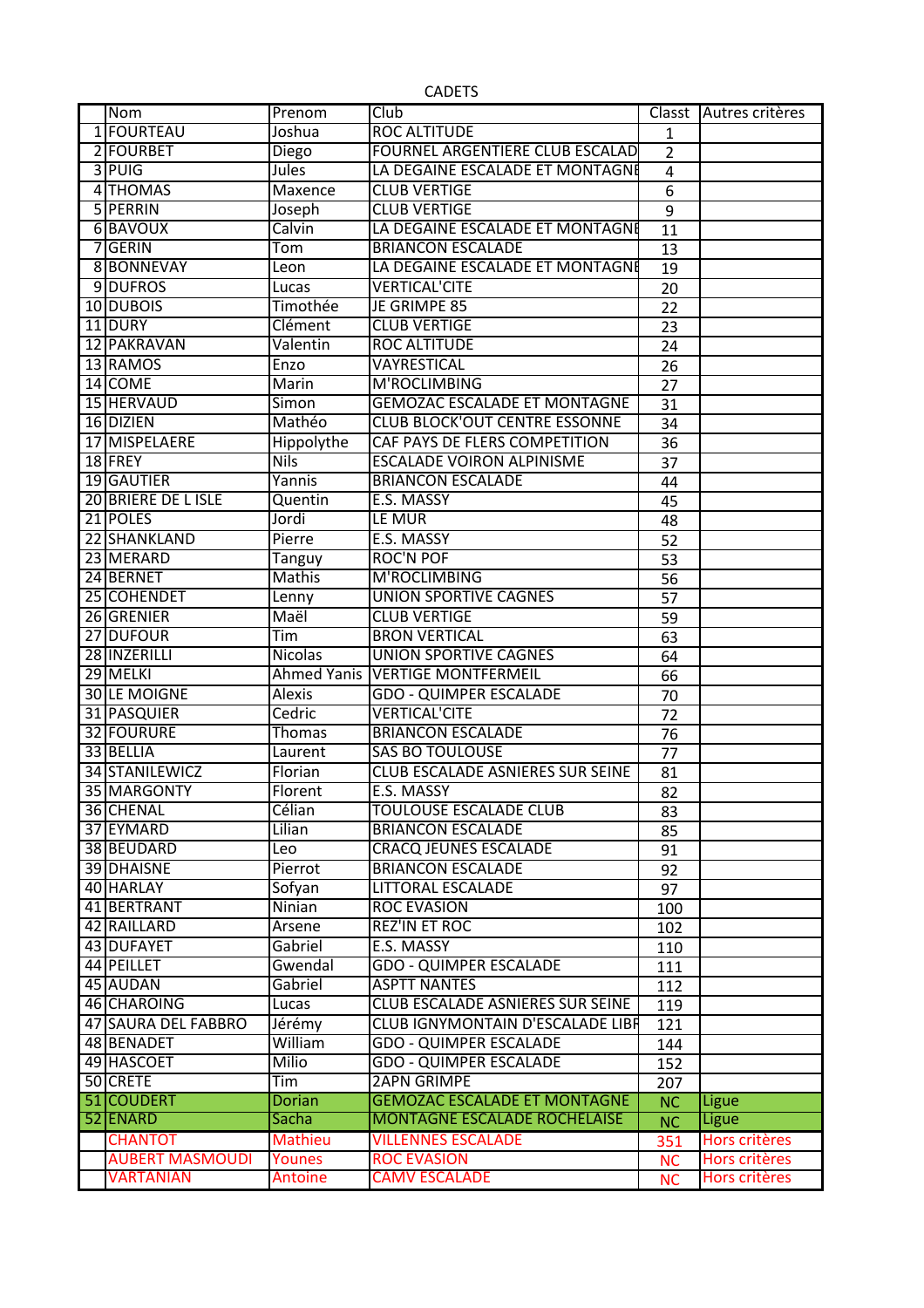| Nom                  | Prenom      | Club                                    | Classt       | Autres critères |
|----------------------|-------------|-----------------------------------------|--------------|-----------------|
| $1$ ARC              | Nolwenn     | <b>CLUB BLOCK'OUT CENTRE ESSONNE</b>    | $\mathbf{1}$ |                 |
| 2 DELACQUIS          | Léa         | <b>CHAMBERY ESCALADE</b>                | 3            |                 |
| 3ROUX                | Camille     | <b>ESCALADE VOIRON ALPINISME</b>        | 4            |                 |
| 4 ROUX               | Valentine   | M'ROCLIMBING                            | 5            |                 |
| 5 BOBENRIETH Colette |             | CLUB ESCALADE EVASION THIONVILLE        | 8            |                 |
| 6DEMENUS             | Ysée        | A.S.C.P.A.                              | 9            |                 |
| 7 PFISTER            | Clotilde    | <b>CLUB ESCALADE EVASION THIONVILLE</b> | 10           |                 |
| 8 PIAZZALUNGA Maïlys |             | TOULOUSE ESCALADE CLUB                  | 11           |                 |
| 9 ALLIBE             | Maëlle      | <b>ESCALADE VOIRON ALPINISME</b>        | 12           |                 |
| 10 MC CARRON         | Sophie      | <b>CLUB VERTIGE</b>                     | 16           |                 |
| 11 GROSPIRON         | Maëlys      | TOURNEFEUILLE ALTITUDE GRIMPE           | 17           |                 |
| 12 FONTELAYE         | Romane      | <b>ESCALADE VOIRON ALPINISME</b>        | 19           |                 |
| 13 CHARPENTIER Alix  |             | <b>CLUB VERTIGE</b>                     | 22           |                 |
| 14 MAHEO             | Marie       | <b>B'UP CLERMONT ESCALADE</b>           | 23           |                 |
| 15 GRASLAND          | Jehanne     | <b>ASPTT NANTES</b>                     | 27           |                 |
| 16 FARO              | Clara       | <b>CLUB VERTIGE</b>                     | 29           |                 |
| 17 PHILIPPON         | Laurie Lise | ADHERENCE                               | 31           |                 |
| 18 TABARDEL          | Manon       | S.M.U.C. ESCALADE                       | 35           |                 |
| 19 HARMAND           | Florine     | <b>ASPTT NANCY CHAMPIGNEULLES</b>       | 36           |                 |
| 20 LE GALL           | Jeanne      | <b>GDO - QUIMPER ESCALADE</b>           | 51           |                 |
| 21 CERVERA           | Caroline    | <b>IMAGINE</b>                          | 52           |                 |
| 22 FONTAINE          | Louisia     | MONTAGNE ESCALADE ROCHELAISE            | 68           |                 |
| 23 HISPIWACK         | Charline    | LES TROIS MOUSQUETONS BOULAZACOIS       | 71           |                 |
| 24 LEMAIRE           | Aurélie     | <b>CLUB BLOCK'OUT CENTRE ESSONNE</b>    | 103          |                 |
| 25 DOUCHET           | Youna       | <b>GDO - QUIMPER ESCALADE</b>           | 116          |                 |
| 26 CHAMILLARD Julie  |             | <b>LACROIX ESCALADE</b>                 | 139          |                 |
| 27 FAYE              | Joana       | MONTAGNE ESCALADE ROCHELAISE            | <b>NC</b>    | Ligue           |

**JUNIORS FILLES**